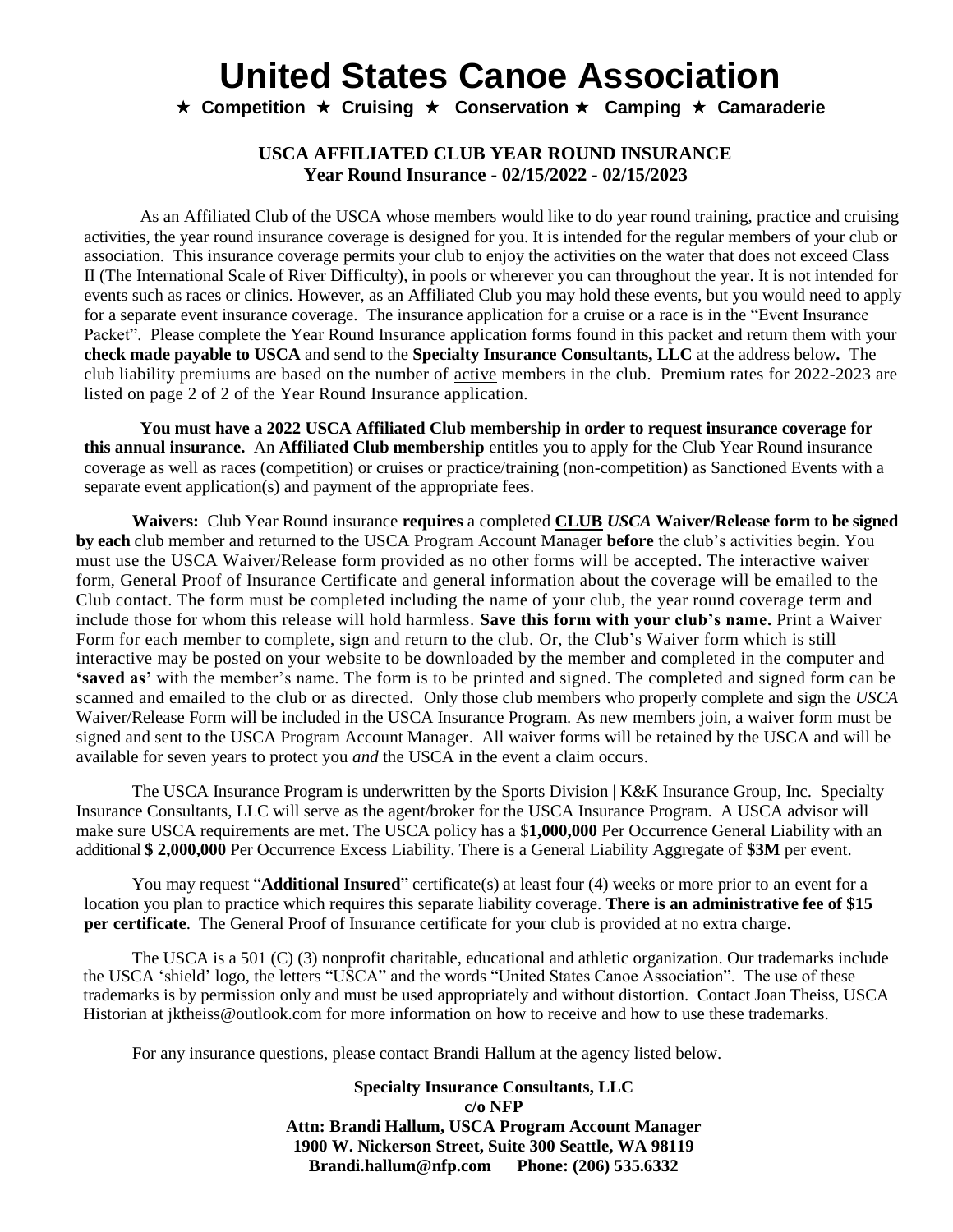**★ Competition ★ Cruising ★ Conservation ★ Camping ★ Camaraderie** 

#### *USCA AFFILIATED CLUB YEAR ROUND INSURANCE* **Year Round Insurance – 02/15/2022 – 02/15/2023**

**NOTE: This coverage is not for events such as races, or clinics.** It is designed for club or association members and their year-round training, practice, and cruising activities. It is intended for the regular members of the club or association. We realize that you cannot know exactly what the extent of your year- round activities will be, but we ask you to estimate them as closely as possible. If you experience any significant changes during the year, please contact the USCA Program Account Manager listed on first page. If visitors join in any of the club's activities, a waiver/release form must be signed and returned to the USCA Program Account Manager.

**MEMBERSHIP**: Please provide your 2022 USCA membership number here.

If not a current member, please join through the online service 'RunReg'at [www.uscanoe.com.](http://www.uscanoe.com/) You may postal mail the membership application with the dues separately to the Membership Chair**. Do not include the membership application or dues with this insurance request**. If the member number is needed quickly, you may email copies of the membership application and the check to the **Membership Chair, Lynne McDuffie at [llmcduffie@gmail.com](mailto:llmcduffie@gmail.com) who will assign a number to you for the insurance request.**

#### **BASIC DATA \_\_\_\_\_\_ New \_\_\_\_\_\_ Renewal**

| details as possible (address, age, area, construction, surrounding exposures)                                                                                                                          |  |  |  |  |  |
|--------------------------------------------------------------------------------------------------------------------------------------------------------------------------------------------------------|--|--|--|--|--|
| Any activities other than paddling, like dinners, dances, fund raisers? _______________ If so, describe in an<br>attachment, including numbers of participants and income derived from the activities. |  |  |  |  |  |
| Paddling Activities:                                                                                                                                                                                   |  |  |  |  |  |
| *number of boats owned                                                                                                                                                                                 |  |  |  |  |  |

Total number of boats

\* On a separate page, list all boats by type, including marathon, dragon boat, outrigger, and sprint canoes or kayaks, or any boats used for coaching.

*USCA Canoe Club Year Round Insurance page 1of 2*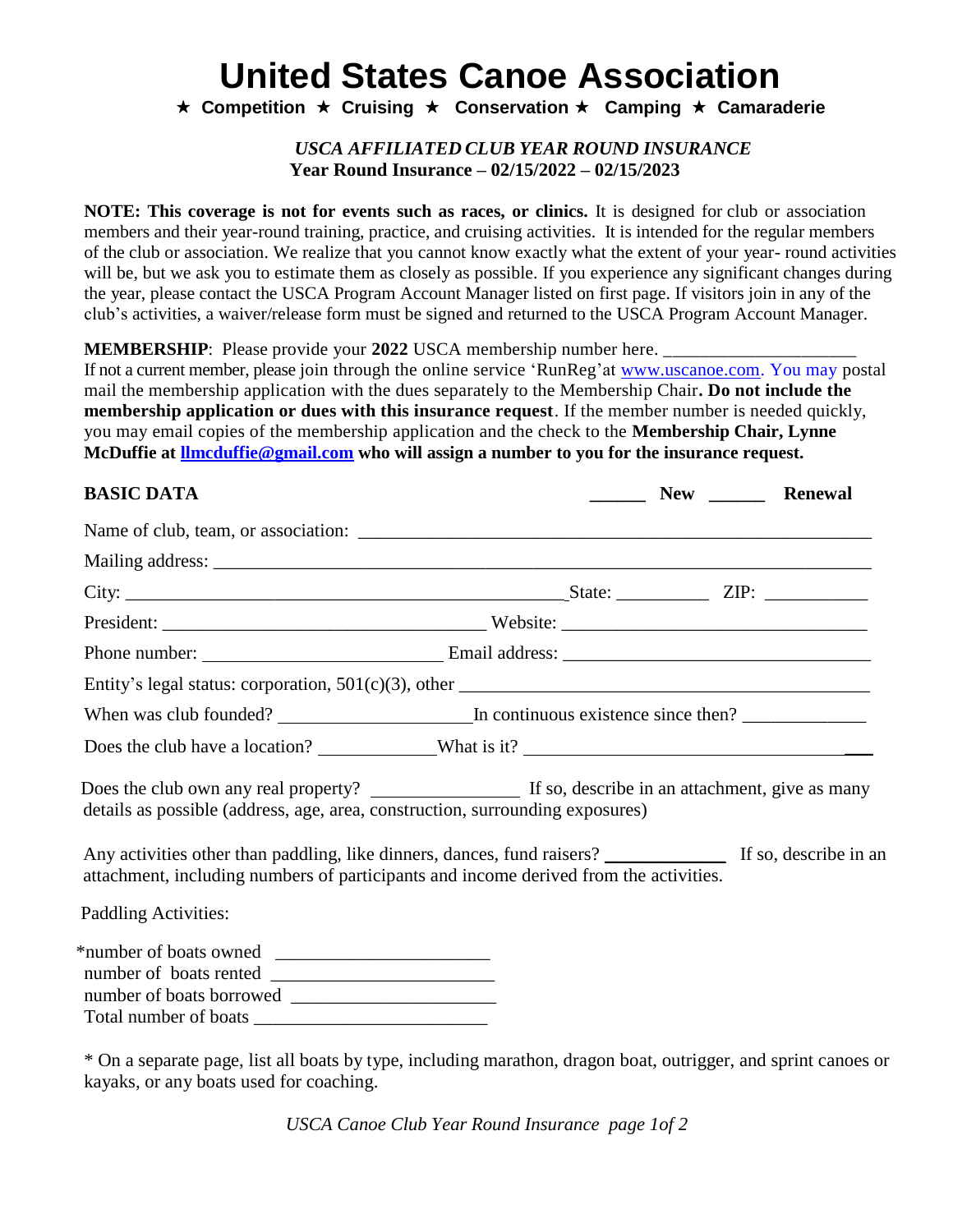**★ Competition ★ Cruising ★ Conservation ★ Camping ★ Camaraderie** 

*USCA AFFLIATED CLUB YEAR ROUND INSURANCE* **Year Round Insurance – 02/15/2022 – 02/15/2023**

*USCA Canoe Club Year Round Insurance page 2 of 2*

| Where are your boats kept during your season?                                     |                          | Describe, on a separate sheet, the facility, if any, where your boats are kept in season, who owns the facility,<br>if they require to be named as an additional insured, and what your launching practices are like.                                                                                                                                         |
|-----------------------------------------------------------------------------------|--------------------------|---------------------------------------------------------------------------------------------------------------------------------------------------------------------------------------------------------------------------------------------------------------------------------------------------------------------------------------------------------------|
|                                                                                   |                          |                                                                                                                                                                                                                                                                                                                                                               |
|                                                                                   |                          |                                                                                                                                                                                                                                                                                                                                                               |
| numbers of participants, numbers of teams, number of events, number of days.      |                          | information in an attachment giving details of past and anticipated (2022) experience with regard to                                                                                                                                                                                                                                                          |
|                                                                                   |                          | How many events does your club participate in that you do not sponsor? ____________________________                                                                                                                                                                                                                                                           |
|                                                                                   |                          | Any outside the US? _______________How many outside the US and Canada? _____________________________                                                                                                                                                                                                                                                          |
|                                                                                   |                          |                                                                                                                                                                                                                                                                                                                                                               |
|                                                                                   |                          |                                                                                                                                                                                                                                                                                                                                                               |
| Are your boats insured?                                                           |                          |                                                                                                                                                                                                                                                                                                                                                               |
|                                                                                   |                          | Does your club maintain Directors & Officers Liability insurance (D&O)?                                                                                                                                                                                                                                                                                       |
|                                                                                   |                          | (New Clubs only) History: Any prior claims? ____________ If so, please provide all details on separate sheet.                                                                                                                                                                                                                                                 |
| (New Clubs only) Has your club had insurance before?                              |                          |                                                                                                                                                                                                                                                                                                                                                               |
| Please provide details (dates, premiums and limits) on separate sheet.            |                          |                                                                                                                                                                                                                                                                                                                                                               |
|                                                                                   |                          | Signature of club president or designated officer ______________________________                                                                                                                                                                                                                                                                              |
|                                                                                   |                          |                                                                                                                                                                                                                                                                                                                                                               |
| Total Paid*                                                                       |                          | [Insurance Premium plus additional insured certificate fee(s).]                                                                                                                                                                                                                                                                                               |
| Check number:<br>practice situation. Please give as much information as possible. |                          | Make check payable to: United States Canoe Association, Inc.<br>It would be helpful, if you would please include a separate sheet explaining your club's training and/or                                                                                                                                                                                      |
| *Insurance Premium for the number of active Affiliated Club Members:              | <b>Seattle, WA 98119</b> | $(2-50) - $280.00;$ $(51-100) - $520.00;$ $(101-200) - $875.00;$ $(201+) - $1180.00$<br>Mail only pages 1 & 2 with a check made payable to USCA and any supporting documents to:<br><b>Specialty Insurance Consultants, LLC</b><br>$c/o$ NFP<br>Attn: Brandi Hallum, USCA Program Administrator<br>1900 W. Nickerson Street, Suite 300<br>Phone: 206-535.6332 |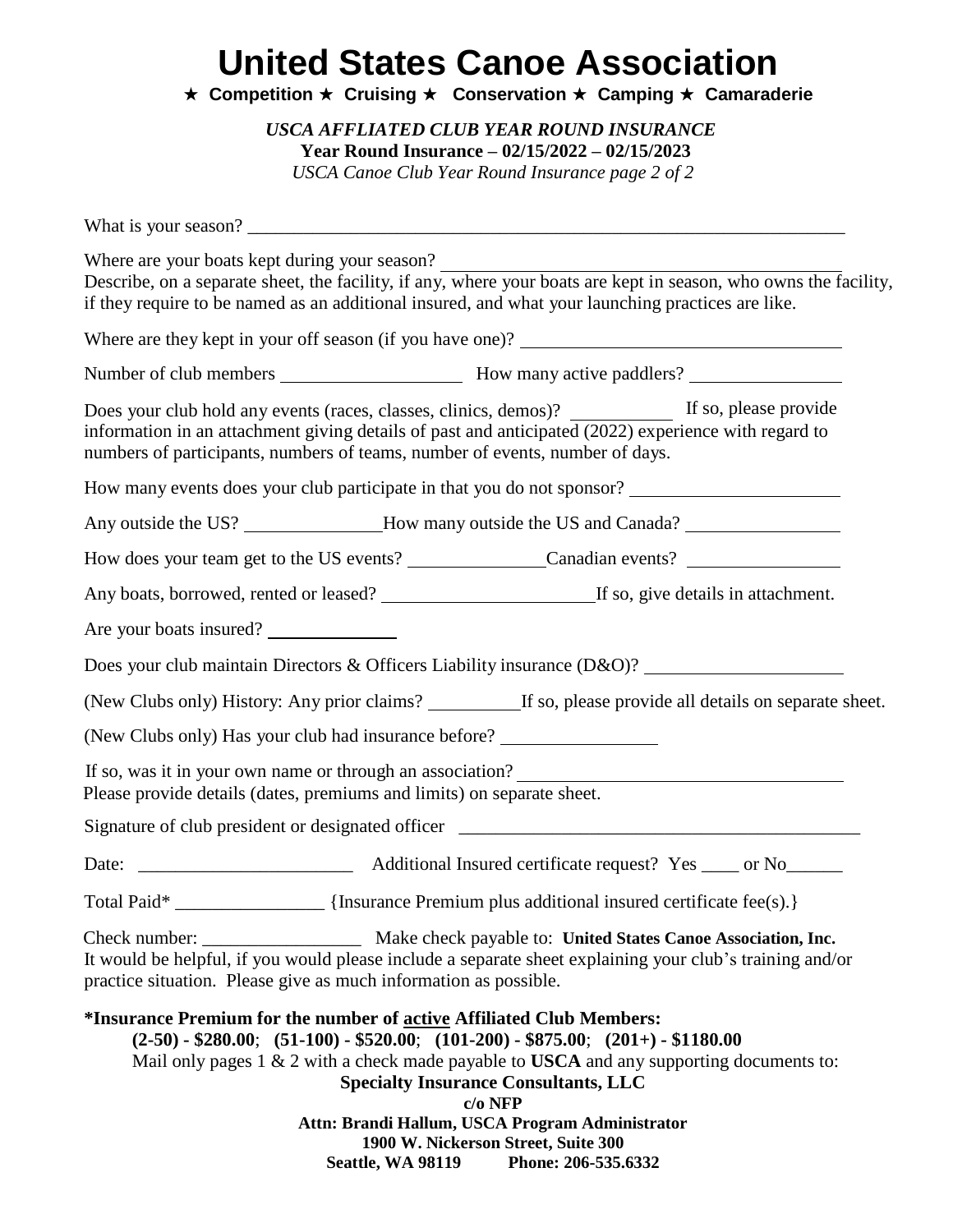**★ Competition ★ Cruising ★ Conservation ★ Camping ★ Camaraderie** 

#### **REQUEST FOR CERTIFICATE OF INSURANCE (ADDITIONAL INSURED)**

Request must arrive at the agency office no less than **four (4) weeks prior to the event** that requires this Additional Insured Certificate of Insurance. Submit this request form with the Club Liability application or as needed during the policy year.

| SITE OF EVENT (Physical location):                                                                |
|---------------------------------------------------------------------------------------------------|
|                                                                                                   |
|                                                                                                   |
|                                                                                                   |
|                                                                                                   |
| * ADDITIONAL INSURED (Administrative fee of \$15.00 per certificate) (If requesting more than one |
| Additional Insured, please use a separate form for each request.) (e.g. Landowner)                |
| ADDITIONAL INSURED (Name & Address & Phone /Fax)<br><b>RELATIONSHIP TO EVENT</b>                  |
|                                                                                                   |
|                                                                                                   |
|                                                                                                   |

\* ALL CERTIFICATES OF INSURANCE WILL BE SENT TO THE EVENT ORGANIZER WHO WILL BE RESPONSIBLE FOR DISTRIBUTION TO THE CERTIFICATE HOLDERS:

\_\_\_\_\_\_\_\_\_\_\_\_\_\_\_\_\_\_\_\_\_\_\_\_\_\_\_\_\_\_\_\_\_\_\_\_\_\_\_\_\_\_\_\_\_\_\_\_\_\_\_\_\_\_\_\_\_\_\_\_\_\_\_\_\_\_\_\_\_\_\_\_ \_\_\_\_\_\_\_\_\_\_\_\_\_\_\_\_\_\_\_\_\_\_\_\_\_\_

\_\_\_\_\_\_\_\_\_\_\_\_\_\_\_\_\_\_\_\_\_\_\_\_\_\_\_\_\_\_\_\_\_\_\_\_\_\_\_\_\_\_\_\_\_\_\_\_\_\_\_\_\_\_\_\_\_\_\_\_\_\_\_\_\_\_\_\_\_\_\_\_ \_\_\_\_\_\_\_\_\_\_\_\_\_\_\_\_\_\_\_\_\_\_\_\_\_\_

Mail To: **Specialty Insurance Consultants, LLC c/o NFP Attn: Brandi Hallum, USCA Program Account Manager 1900 W. Nickerson Street, Suite 300 Seattle, WA 98119**